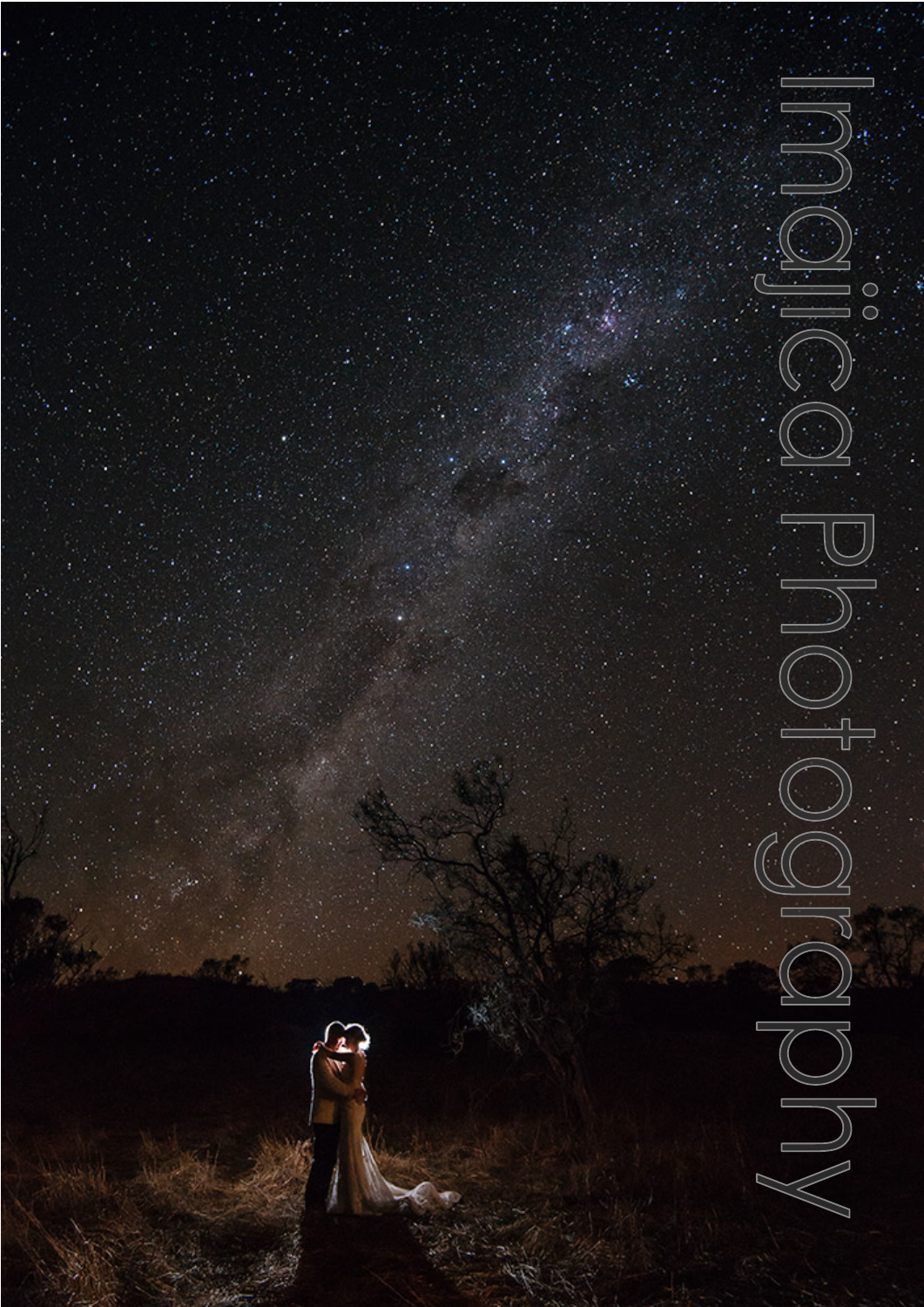| Tailor Made Photography Packages |  |  |  |
|----------------------------------|--|--|--|
|----------------------------------|--|--|--|

Photography coverage – 4 hours **\$1800** Photography coverage – 7 hours **\$2500** Photography coverage – 10 hours **\$3250** Extra coverage per hour **\$285**

#### **Included with all coverage options:**

- Image collection gallery of high resolution files for sharing, download & unlimited reprinting.
- Image collection also downloadable in web size resolution for social media, email, etc.

## **Personalise your photography**

|                                                                                   | Full set of black & white images (for print & web) | \$250 |
|-----------------------------------------------------------------------------------|----------------------------------------------------|-------|
| Travel out of metro area (Per hour of travel - one way to first point of contact) |                                                    |       |
| 2 <sup>nd</sup> Photographer                                                      | (per hour, 4 hour minimum)                         | \$125 |
| 8x6 inch mini album                                                               |                                                    | \$350 |
|                                                                                   | Pre wedding portrait session starting from         | \$650 |

Includes:

- One hour of photography at a location of your choice (Perth metro).
- High resolution digital files (150+) delivered via online gallery for unlimited reprinting.
- One 16 x11 inch fine art matted print of your choice.

### **Designer Feature Albums**

Choose from our range of fully customised matted style albums, flush mount style albums printed on traditional silver-halide photographic paper stock or a more contemporary matte fine art paper with seamless spreads.

| 14 x 11 Fine Art album, 30 pages (15 spreads), genuine leather or woven linen cover.<br>14 x 10 extra pages | \$2350<br>\$75 |
|-------------------------------------------------------------------------------------------------------------|----------------|
| 14 x 11 Lustre Art album, 30 pages (15 spreads), genuine leather cover.                                     | \$1850         |
| 14 x 11 extra pages                                                                                         | \$50           |
| 11 x 8 Lustre Art parent album, 30 pages (15 spreads), genuine leather cover.                               | \$900          |

## **Complete Coverage Packages All Prices include 10% GST**

#### **All Day Feature Album Package** *\$***6500**

Includes coverage of Bride's and Groom's preparation, ceremony, congratulations & group shots afterwards, location shoot/s and 3 hours of reception (minimum 10 hours total coverage).

#### **Includes:**

- All regular coverage option inclusions plus full copy of black & white images.
- 14 x 10 Fine Art feature album (**Includes 40 sides**).
- Two 11x8 inch parent album copies for Mum & Dad.

Swap Fine Art album out for the 14 x 11 Lustre Art album, 40 pages **-5650** 

www.imajicaphotography.com

Perth - Available Australia wide

M: 0402 211 314 E: info@imajicaphotography.com Skype: aburns\_imajica

**All Prices include 10% GST**